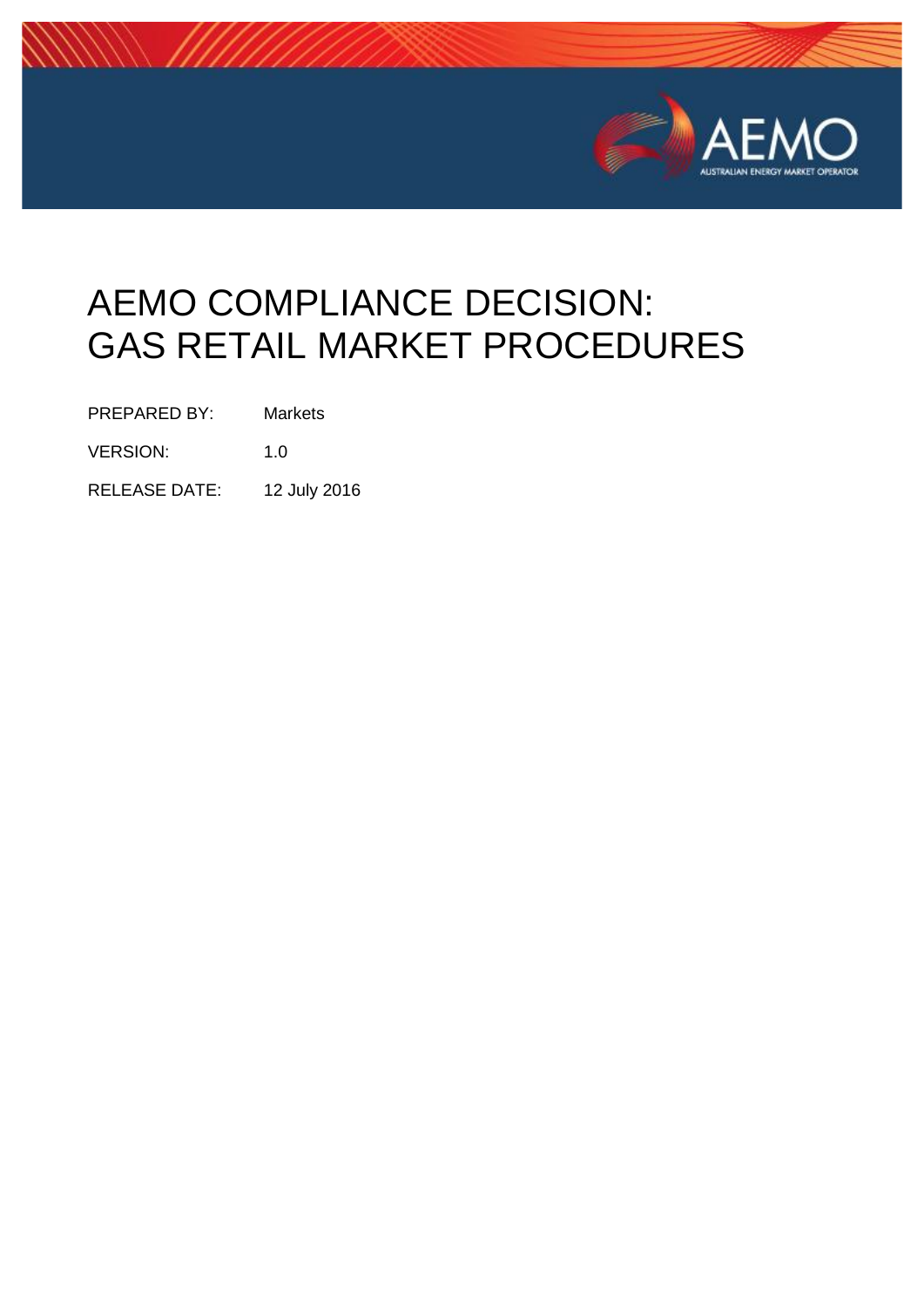

## **Introduction**

#### Role of AEMO

Section 91MB(3) of the National Gas Law requires that, if AEMO has reasonable grounds to suspect a breach of the Retail Market Procedures, it must, after making such inquiries and investigations as it considers appropriate, make a decision as to whether the breach is a material breach. AEMO must publish that decision and its reasons.

#### Summary

On 2 June 2016, the provision of the Network Allocation Data (NAD) file for the NSW and ACT Gas Retail Market to the Short Term Trading Market (STTM) system was delayed by 03 minutes. This incident was caused by a large number of estimated meter reads received by the Gas Retail Market Business System (GRMBS), which extended the processing time of the meter reads. This caused a non-compliance with the NSW and ACT Retail Market Procedures (Procedures) relating to the timely provision of the NAD file to the STTM system.

In accordance with section 91MB(3) of the National Gas Law, AEMO has investigated the matter and reached a decision that the breach is not material, as the incident has not affected other market participants, the market as a whole, or end use customers.

This decision is published in accordance with section 91MB(8)(a) of the National Gas Law.

## **Circumstances of Apparent Breach**

#### **Background**

Where the NSW and ACT NAD file is not delivered to the STTM system in a timely manner, this may result in AEMO not using the most recent actual data for the calculations of the STTM daily prudential run. Where data is missing at the time of running daily prudential tasks AEMO will use default allocations or the position from the previous day. In cases where a participant is close to its trading limit, this may result in issuing warning notices and/or margin calls based on estimated data rather than actual data.

As the data was available sufficiently before the prudential run, the incident had no impact to the STTM daily prudential calculations and processing. The issue was resolved and the NSW and ACT NAD file was delivered to the STTM system on 2 June 2016 by a delay of 03 minutes.

AEMO has reviewed the matter and taken necessary actions to prevent future occurrence of these issues. AEMO will continue to implement workarounds to process large number of estimated basic meter reads and will further identify improvements to the handling of estimated meter reads in GRMBS. AEMO will also continue to work with the Network Operator to address the large number of estimated basic meter reads provided by the Network Operator.

#### Clause 8.11.9

Clause 8.11.9 of the Procedures states:

#### **8.11.9 STTM Distribution System Allocation – Daily Calculation**

By 11.00 am on *gas day* +1, *AEMO* must calculate, for each *User* in a *network section*, the *STTM distribution system allocation* for the *gas day*.

AEMO believes a breach of clause 8.11.9 of the Procedures occurred on 02 June 2016.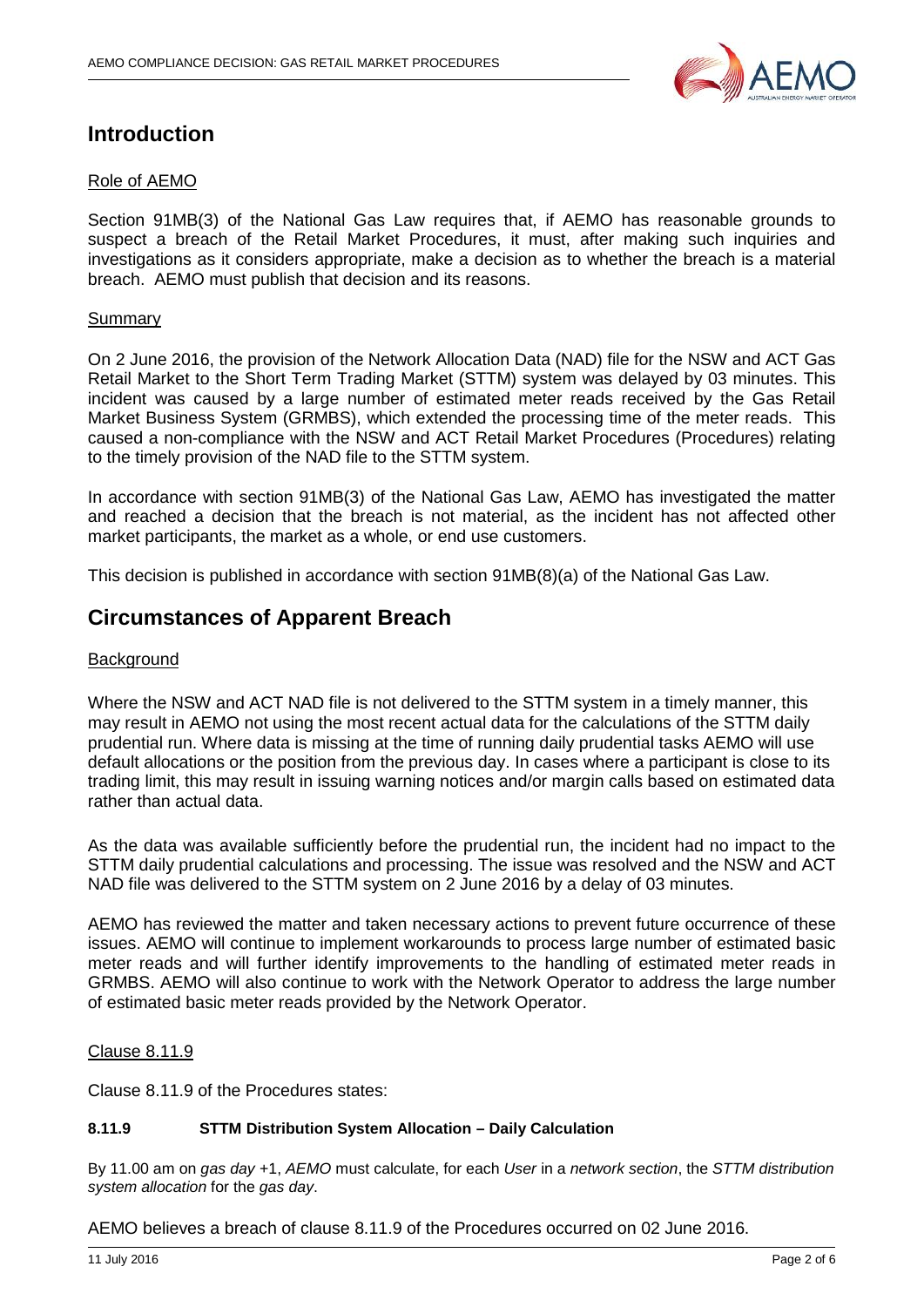

## **AEMO Decision: Apparent Breach is Not Material**

AEMO is required to assess the materiality of breaches of the Procedures and if it determines that the breach is material may direct a person suspected of a breach to take remedial action. AEMO is not required to undertake this assessment for breaches of the NGL and NGR.

#### **Materiality**

Criterion 1: Financial impact

There is no financial impact on any market participant because of the breach.

Criterion 2 and 3: System and operational impact

There is no system and operational impact as a result of the breach.

Criterion 4: Any other factors

There are no other factors impacted as a result of the breach.

**Decision** 

AEMO's failure to comply with the clause 8.11.9 of the Procedures on 02 June 2016 has had no material impact on any other market participants, the market as a whole, or end use customers.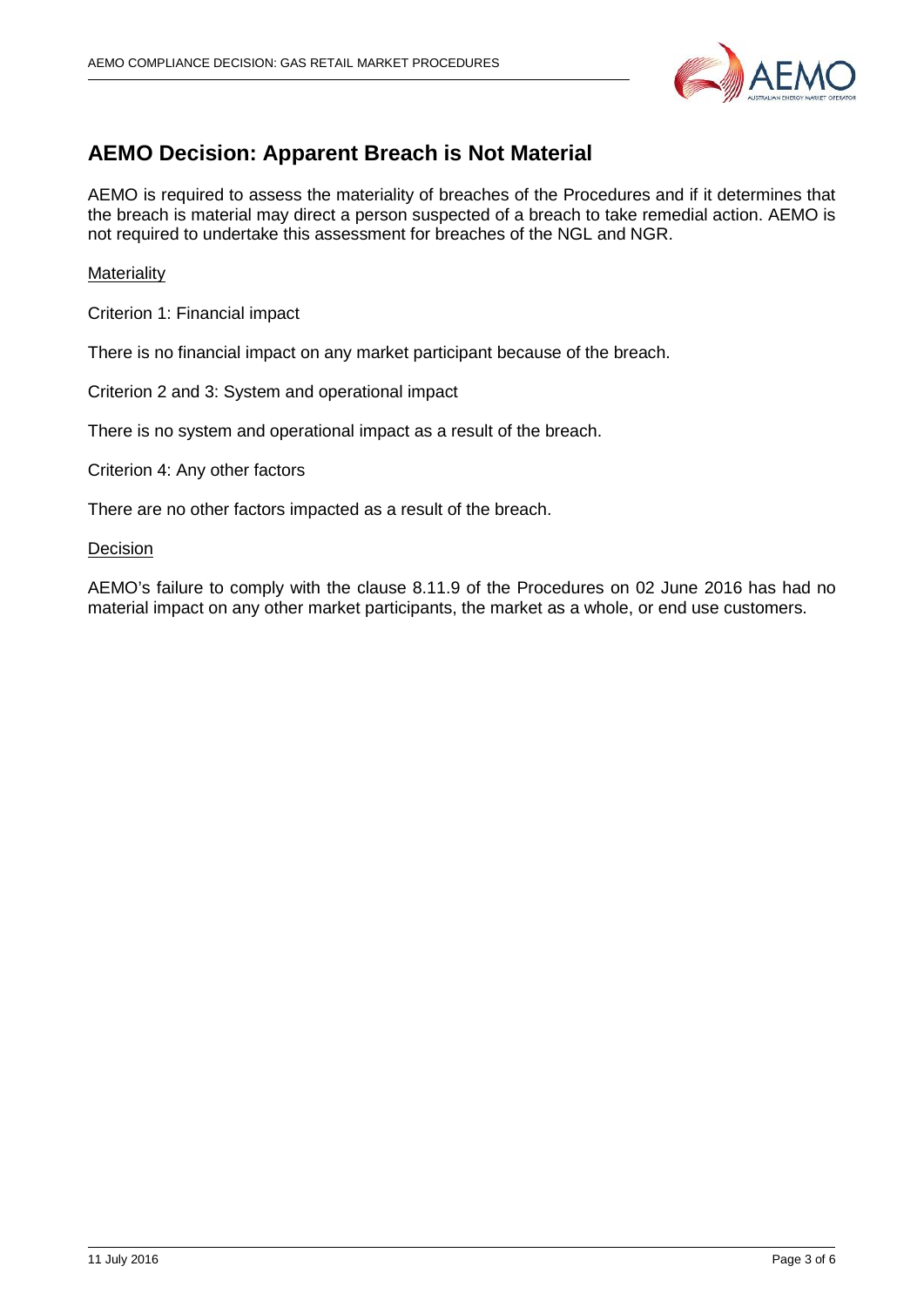

# **ATTACHMENT A: AEMO COMPLIANCE PROCESS**

### **Criteria AEMO will use in considering whether**

- **i. An incident is material; and**
- **ii. If the incident is material whether it should be referred to AER.**

#### Criteria to consider in assessing materiality of apparent breach

The following criteria will be used by AEMO in determining whether an apparent breach is material in nature:

- 1.Whether or not the apparent breach is likely to cause significant financial impact on either of the following:
	- a. Market Participants;
	- b. AEMO, including the Gas Retail Market Business System;
	- c. End use customers;
	- d. AEMO stakeholders.
- 2. Whether or not the apparent breach is likely to cause significant market system impact on either of the following:
	- a. Market Participants;
	- b. AEMO; including the Gas Retail Market Business System;
	- c. AEMO stakeholders.

3. Whether or not the apparent breach is likely to use significant operational impact on either of the following:

- a. Market Participants;
- b. AEMO; including the Gas Retail Market Business System;
- c. End use customers;
- d. AEMO stakeholders.
- 4. Any other factors considered relevant by AEMO.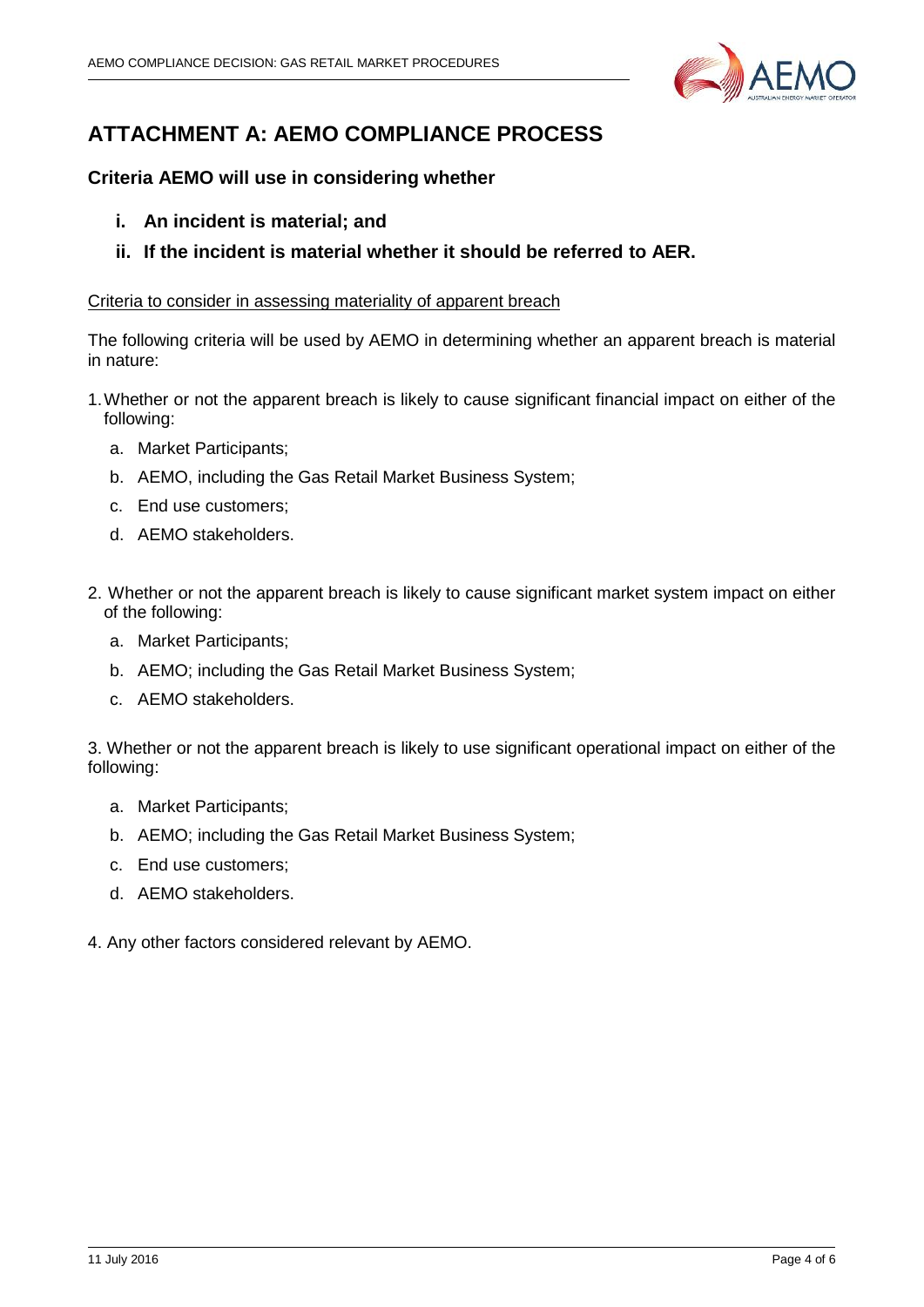

#### Criteria to consider in referring a material apparent breach to AER

The checklist is the process AEMO will use to determine whether an apparent breach, if considered material, should be referred to the AER.

In determining whether or not a material apparent breach warrants referral to the AER, AEMO may have regard to the following matters:

- 1. Whether the complaint is frivolous or vexatious.
- 2. Whether the apparent breach has resulted in any costs being borne by AEMO (and therefore the market as a whole).
- 3. Whether or not the apparent breach appears to have arisen as a result of problems with the design/operation of the Procedures.
- 4. Whether the apparent breach by a Market Participant was caused by the conduct of AEMO.
- 5. Whether the apparent breach is an isolated event, or indicates a systemic problem with compliance.
- 6. Whether the apparent breach appears to have been made intentionally or maliciously.
- 7. Whether remedial action was taken by the Market Participant following discovery of the breach.
- 8. Whether the apparent breach has a potential anti-competitive effect.
- 9. Any other matters considered relevant by the AEMO.